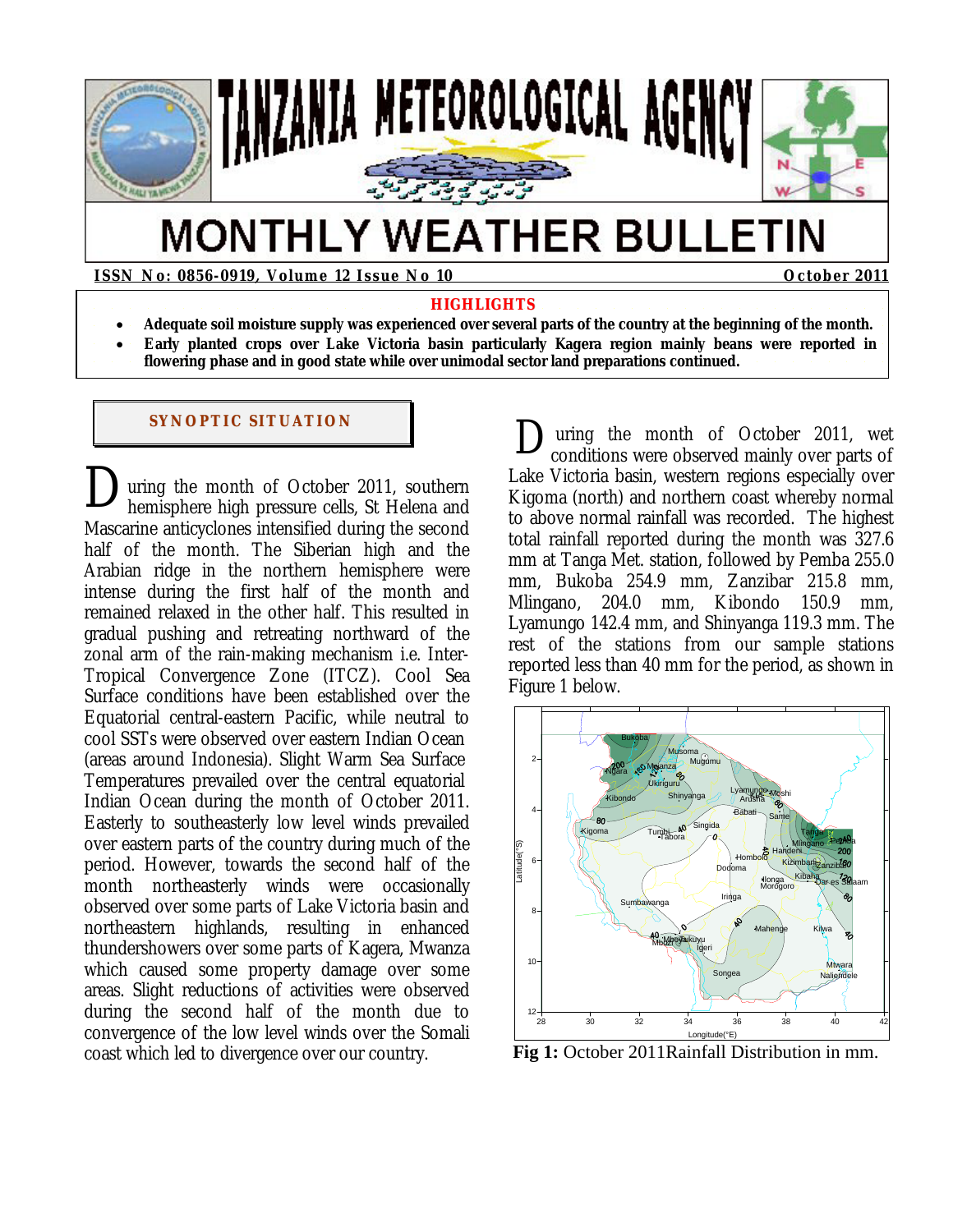## **MEAN AIR TEMPERATURE**

 ean maximum temperatures ranged between 20.6 °C and  $32.1$ °C as indicated in Figure 2A. The highest absolute maximum temperature of 33.9 °C was reported at Morogoro during the third dekad of the month. M



**Fig 2A**: October 2011 Mean Maximum Temperatur*e* (°C)

The lowest mean maximum temperature was 20.6 °C at Igeri in the southwestern highlands.

#### **MI NI MUM TEMPERATURE**

 uring the month under review the country experienced cool to cold temperatures where cold temperatures were experienced over areas in the southwestern highlands of the country as indicated in Figure 2B. Mean minimum air temperatures ranged from 9 ºC to 22ºC, while the absolute mean minimum temperature value was 9.1 °C at Igeri in the second dekad of the month.  $\sum_{\alpha}$ 



**Fig 2B:** October 2011 Mean Minimum Temperature (°C)

#### **MEAN SUNSHINE HOURS**

unshine duration across the country during the month indicates that the mean bright sunshine hours ranged from about 5 hrs/day over western Lake Victoria basin and northeastern highlands to 10 hrs/day over coast, central and southwestern highlands as shown in Figure 3 above. S



**Fig .3:** October 2011 Mean Sunshine Hours (hrs/day)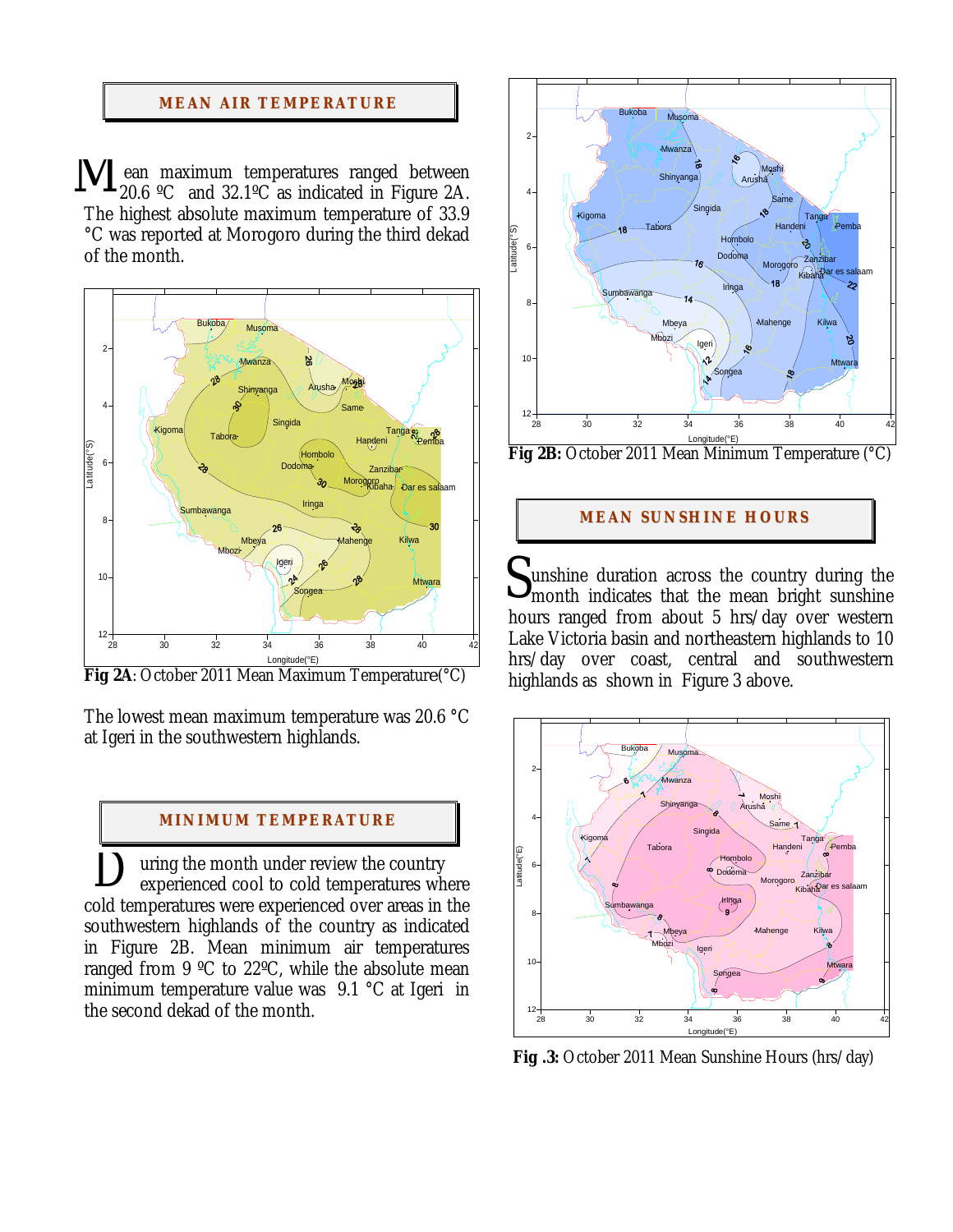# **MEAN WI ND SPEED**

ean wind speeds across the country ranged between 2 to 14 km/hr during the month of October 2011 as indicated in Figure 4. More windy conditions were recorded in southwestern highlands and central region (Mbeya, Morogoro Dodoma, Hombolo) while slight windy conditions were experienced over Lyamungo and Kibaha. M



**Fig. 4:** October 2011 Mean wind speed (km/hr)

# **AGROMETEOROLOGICAL SUMMARY**

dequate soil moisture supply was experienced over several parts of the country mainly during the beginning of the month with higher levels registered over Lake Victoria basin, western parts and northern coast suggesting favourable conditions for field activities mainly land preparation and planting. The earliest planted crops had got to flowering stage as for beans in parts of Lake Victoria basin especially Kagera region, although most areas in this sector; Mara, Kilimanjaro and Arusha regions, had poor supply of soil moisture towards the end of the month, depriving younger growing crops in the fields. However, the lack of soil moisture supply for most of unimodal sector (south, southwestern highlands, southeastern coast, western and central) was rather favorable for field activities mainly land preparation and early planting that continued so widely over the sector. A

Pastures and water availability for livestock and wildlife were reviving mainly over the greater part of bimodal sector except over northeastern highlands and parts of unimodal sector (central and southwestern highlands) that experienced lowest levels for the month.

**HYDROMETEOROLOGICAL SUMMARY**

ater levels in lakes, dams and discharges in river flows including their respective catchments were hardly boosted. Water for industrial and domestic purposes should be used sparingly w

# **ENVIRONMENTAL SUMMARY**

emperatures over most areas in the country were fairly cool except along the coastal belt and a few inland areas where they are getting hotter. Low relative humidity dominated over most areas but is getting higher along the coastal belt.  $\prod$ 

**EXPECTED SYNOPTIC SITUATION DURI NG NOVEMBER 2011**

uring the month of November 2011, the Azores high and Siberian high together with the associated Arabian ridge are expected to intensify. St. Helena high is expected to become slightly strong thus allowing westerlies to penetrate over western parts of the country. On the other hand Mascarine high is expected to relax slightly. The above configuration is expected to result into a tight gradient over the eastern sector of the country and low level easterly wind convergence. Weak near Equatorial trough is expected over the northern coast. Below average SSTs are expected over centraleastern equatorial Pacific Ocean. Neutral SSTs conditions are expected to prevail over central Indian Ocean, while slightly warmer conditions are expected over southwestern Indian Ocean. Low level winds convergence are expected to dominate over the Lake Victoria basin and reaching western regions. The above configuration is expected to enhance the southward movement of ITCZ and moisture thus contributing to spreading of rainfall activities over bimodal areas. Moreover there is D